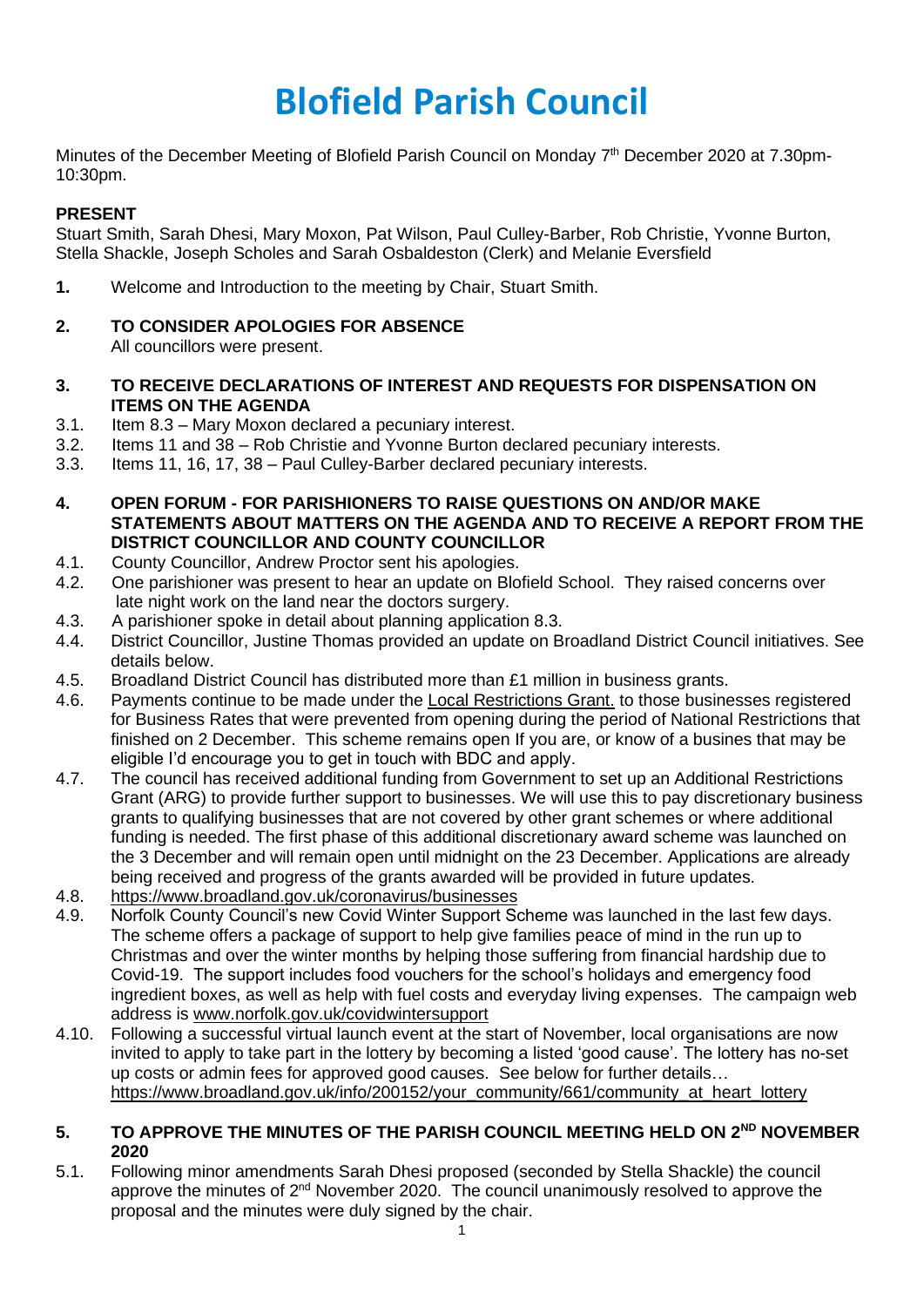## **6. TO APPROVE THE MINUTES OF THE PLANNING PARISH COUNCIL MEETING HELD ON 16TH NOVEMBER 2020**

6.1. Following minor amendments Stella Shackle proposed (seconded by Sarah Dhesi) the council approve the minutes of 16<sup>th</sup> November 2020. The council unanimously resolved to approve the proposal and the minutes were duly signed by the chair.

## **7. TO REPORT ON MATTERS ARISING FROM THE MINUTES NOT ON THE AGENDA**

- 7.1. Item 11.3 laminated rules will be prepared once final copies have been approved.
- **8. TO CONSIDER COUNCIL FEEDBACK ON PLANNING APPLICATIONS RECEIVED FROM BROADLAND DISTRICT COUNCIL** (Clerk (ME) to feedback to BDC)

## 8.1. Application: 20202157 Removal of existing conservatory and erection of 2 storey rear Location: Paddock Cottage, North Street, Blofield, NR13 4RQ *The council would like to make the following comment: The council has concerns that there could be loss of privacy/overlooking concerns for neighbouring properties.*

8.2. Application: 20202159

Erection of steel frame building with metal cladding Location: Heath End Farm,Dyes Road,Blofield,NR13 4DH *The council support this application.*

8.3. Application: 20202164

Variation of condition 2 following grant of planning permission

Location: Land at Dawsons Lane, Blofield, NR13 4SB

*The council would like to make the following comments:*

*The knock-on effect of these changes is to increase the amount of rainwater being moved offsite to the infiltration basin which is effectively shared by the not so blind ditch system from Blofield Corner Road and the Bennetts development, which is not being maintained as per the drainage maintenance plan.* 

*The council has reservations and concerns over this change as it will, in our minds, increase the risk of flooding and we note that the dwelling nearest the development already has issues with drainage*  from the area affecting them from a health and safety viewpoint. The council are very supportive of *the concerns of the adjoining property owner (78A).*

*The council object to this proposal due to the significant impact this development is having on the surrounding area.*

*The district councillor offered support too the council regarding this planning application.*

## **9. TO CONSIDER FEEDBACK ON ANY PLANNING APPLICATIONS RECEIVED SUBSEQUENT TO THE PUBLICATION OF THIS AGENDA**

9.1. No additional applications have been received.

## **10. TO RECEIVE A REPORT ON MARTY'S MARSH AND APPROVE ALL NECESSARY ACTIONS**

- 10.1. Melanie Eversfield provided a detailed report to the council.
- 10.2. Working party Saturday  $5<sup>th</sup>$  December Yvonne Burton reported that 7 people attended the working party and successfully planted saplings along part of the boundary.
- 10.3. The friendship bridge the council agreed to meet with Brundall Parish Council to discuss the boundaries between the two pieces of land and to discuss the friendship bridge, costings, funding and timeline. Clerk (ME) to action.
- 10.4. Rob Christie proposed (seconded by Sarah Dhesi) the council pay £58 and submit documentation in relation to planning conditions. The council unanimously resolved to approve this proposal.
- 10.5. Tree Survey Sarah Dhesi contacted 3 tree companies for quotations for this work, two quotations have been received. Stuart Smith proposed (seconded by Rob Christie) the council obtain sample reports from the two companies and delegate the appointment of the contractor to the clerks. Clerk (ME) to action.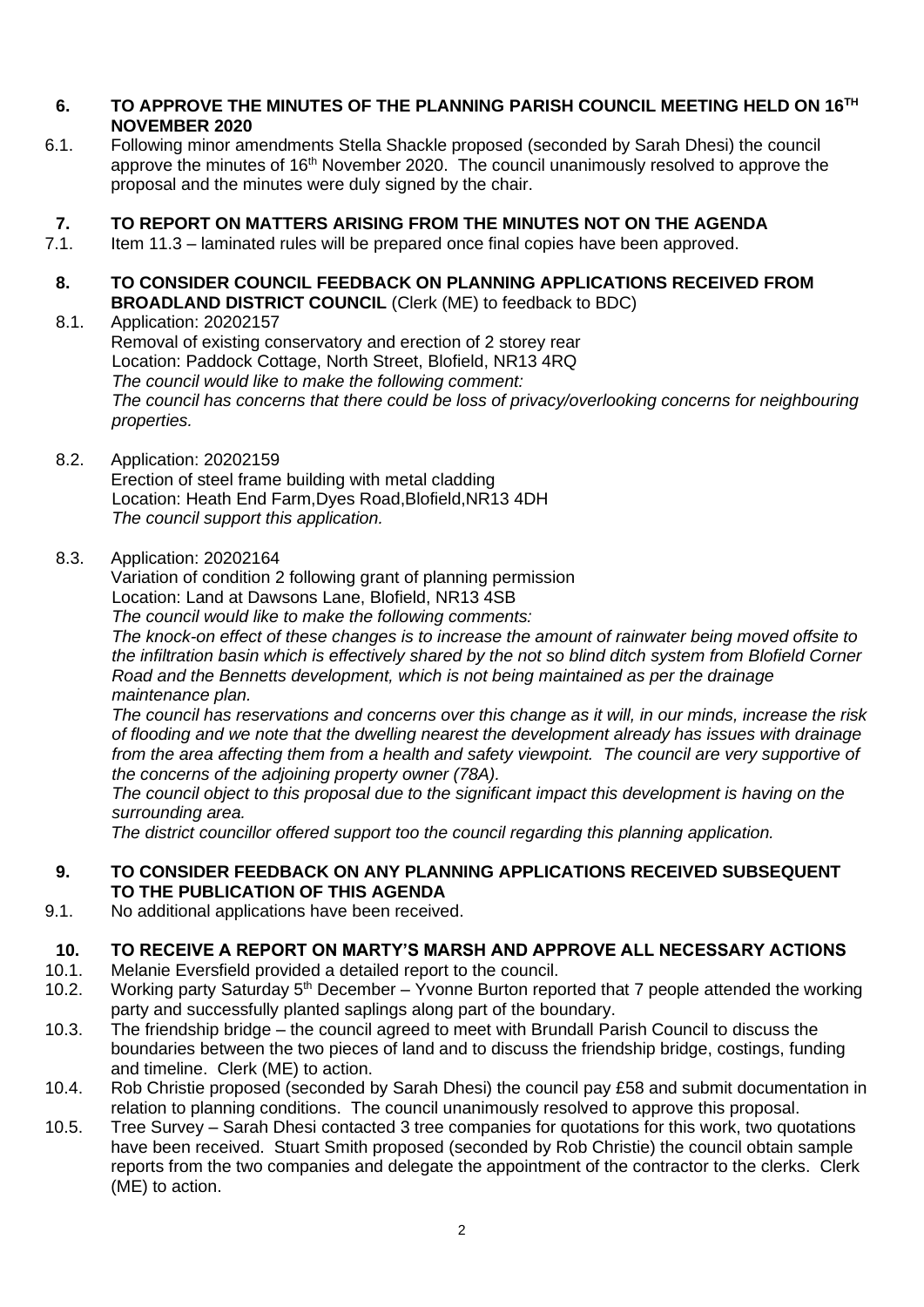- 10.6. Two Noticeboards The council agreed the lecturn style fixed wording noticeboards would be the best approach. Sarah Dhesi agreed to obtain 3 quotations for the council to consider and work on the content to be displayed on the noticeboards.
- 10.7. Martys Marsh opening Yvonne Burton proposed (seconded by Sarah Dhesi) as soon as favourable tree surveys dictate, the council should take off the padlocks and allow parishioners to begin to enjoy the site. A formal opening will take place in late Spring 2021. The council unanimously resolved to approve this proposal.
- 10.8. Clerk (ME) to determine Anni Summazzi's replacement / manager and chase for an update on our funding request.

## **11. TO RECEIVE A REPORT ON BLOFIELD ALLOTMENTS AND APPROVE ALL NECESSARY ACTIONS**

- 11.1. Melanie Eversfield provided a detailed report to the council.
- 11.2. **Allotment Inspections** A second inspection and risk assessment of the allotment site was carried out on 30<sup>th</sup> November 2020. Some improvements have been seen across the site but further improvements are required. Stuart Smith proposed (seconded by Sarah Dhesi) the council issue a further letter to all plot holders thanking them for their work to date and highlighting firmly the key areas where further improvement is required. There are still some allotment holders that are not adhering to the terms of their lease. In addition, request that all plot holders remove any pesticides and boxes they have placed on their plots. A further inspection will take place week commencing  $11<sup>th</sup>$  January 2021. The council resolved to approve this proposal. Clerk (ME) to action.
- 11.3. **Updated lease –** Sarah Dhesi proposed (seconded by Joseph Scholes) the council adopt the updated plot holder lease. The council resolved to approve this proposal. Clerk (ME) to action.
- 11.4. **Avian Flu Outbreak -** The Blofield Allotment Association Secretary has been informed and asked to contact the allotment holder who has chickens on their allotment.
- 11.5. **Bonfire Complaint -** The council has received a complaint regarding the numbers of bonfires that there have been on the allotments creating smoke. This is probably due to the fact we have asked all allotment holders to tidy the site, cut hedges etc in an attempt to remove any suitable habitats for rats to nest. The Clerk (ME) to contact resident explaining the situation.

## **12. TO RECEIVE AN UPDATE REPORT ON HIGHWAYS ENGLAND A47 ROAD PLANS**

12.1. Highways England have advised that they have been working hard on their application for the new scheme, and plan to submit it in December 2020. They now plan to carry out an allotment site visit in January 2021 to mark the red line boundary. Clerk (ME) to chase in January.

## **13. TO RECEIVE A REPORT ON CHURCHYARD TREES AND AGREE ANY NECESSARY ACTIONS**

13.1. The council reviewed the clerks (ME) report and quotations for the work. Rob Christie proposed (seconded by Stella Shackle) the council appoint company B at a cost of £440+vat to carry out the work. The council unanimously resolved to approve this proposal. Clerk (ME) to action.

## **14. TO RECEIVE A REPORT ON CHURCHYARD WALL AND AGREE ANY NECESSARY ACTIONS**

The council reviewed Melanie Eversfield's report and quotations for the work. Stuart Smith proposed (seconded by Sarah Dhesi) the council appoint company B at a cost of  $E4,403 + VAT$ , subject to obtaining robust references on this companies work. The council unanimously resolved to approve this proposal. Clerk (ME) to action.

## **15. TO RECEIVE A REPORT ON CHURCHYARD HEADSTONES AND AGREE ANY NECESSARY ACTIONS**

15.1. The council reviewed the clerks (ME) report. Paul Culley-Barber proposed (seconded by Yvonne Burton) the council contract Nick Hindle Stonemason to carry out an in-depth survey in Spring 2021 at a cost of £375 (1.5 days work). He will then provide a grading system for the headstones to help identify major issues and minor works where no immediate action is required. In the meantime, safety signs should be erected within the churchyard (with the permission from the Parochial Church Council) advising individuals to take care. The council unanimously resolved to approve this proposal. Clerk (ME) to action.

## **16. TO RECEIVE AN UPDATE REPORT ON THE NEW SCHOOL**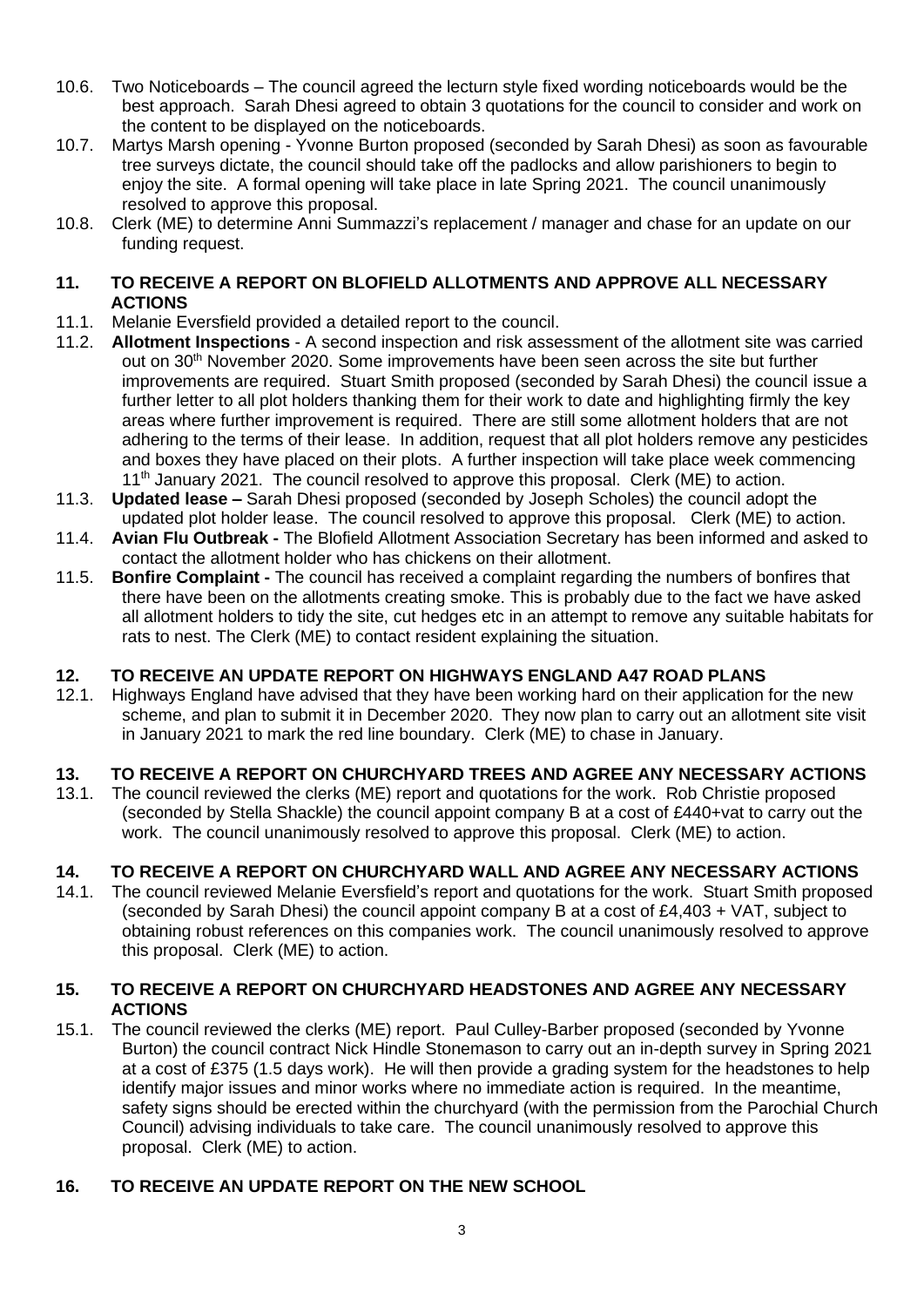- 16.1. Melanie Eversfield provided an update report to the council following the meeting with Childrens Services on 30<sup>th</sup> November 2020.
- 16.2. The land transfer is being progressed from Norfolk Homes to Broadland District Council.<br>16.3. The feasibility study has come to an end and they are moving onto the design and conce
- The feasibility study has come to an end and they are moving onto the design and concept phase.
- 16.4. Funding for the access road has bee approved by the Capital Priorities Group at NCC. This means that the Doctors Surgery can now submit its planning application for their planned expansion.
- 16.5. Clerk (ME) to request no further late-night working as this was disturbing the neighbours.

#### **17. TO RECEIVE AN UPDATE FROM THE COMMUNITY PROJECTS WORKING GROUP AND AGREE ANY NECESSARY ACTIONS**

- 17.1. The council reviewed two reports. The council have been provided with various pieces of information regarding community use of the new school and costings for Multi Use Games Areas and lighting. This information can be taken to the next Community projects working group meeting.
- 17.2. Stuart Smith presented an outcomes document detailing what the council is trying to achieve if they take on the swimming pool. Following minor amendments, the council agreed to use this document and approach experts / companies to obtain some quotations, proposals and suggestions the council can consider. At this stage this project is under consideration along with other community projects.
- 17.3. A detailed report was presented. Stuart Smith proposed (seconded by Rob Christie) a letter is sent to Blofield Scouts regarding their new hut proposal and next actions. The council unanimously resolved to approve this proposal. Clerk (ME) to action.
- 17.4. Stuart Smith proposed (seconded by Sarah Dhesi) the council do not pursue parish council investment in the Brundall Hub Scheme. The council unanimously resolved to approve this proposal. Clerk (ME) to advise Brundall Parish Council.
- 17.5. Stuart Smith agreed to update the community consultation consultants.
- 17.6. The council agreed to request a letter of understanding with NCC CS regarding the 'land swop' requesting that the school pool area (not the temporary classroom) can be added at a later date to the remaining land (if required).

## **18. TO RECEIVE AN UPDATE REPORT ON GENERAL PROJECTS AND APPROVE ANY NECESSARY ACTIONS**

- 18.1. Broadland District Council have advised that if the council place a general waste bin in the layby on Woodbastwick Road (near Holly Lane), any instances of fly tipping in the layby will then be the responsibility of the Parish Council. Following this update, Stuart Smith proposed (seconded by Paul Culley-Barber) the council do not place a general waste bin in this location. The council resolved to approve this proposal. Clerk (ME) to update Heathlands Community Centre who requested the bin.
- 18.2. NCC Highways are still awaiting contact from the sign installation team to discuss the changes required.
- 18.3. Parish Partnership Bids for part time 20mph flashing signs on Woodbastwick Road and Mill Road and improvements to FP12 between Marty's Marsh and Blofield Church have been submitted and we await outcome of these bids in March 2021.

## **19. TO APPROVE INVOICES FOR PAYMENT & NOTE INTERNAL FINANCIAL REPORT**

- 19.1. Rob Christie proposed (seconded by Stuart Smith) the council approve all payments of vouchers #136 - #144 totaling £8,812.10 (see Appendix C). (Vouchers #134 & #135 were made in error and will be refunded in the next months receipts). The council unanimously approved this proposal. Clerk (SO) to make payments by BACS.
- 19.2. Receipts from September up to 4<sup>th</sup> November 2020 were received, totaling £116,664.59. (see Appendix B). This incudes £73,823.12 in CIL funds from BDC.
- 19.3. The council noted the total bank balance at 4th November 2020 of £658,703.08 (see Appendix A) of which, £550,778.21 are CIL funds held in the BDC deposit scheme (plus interest of £3,396.72).
- 19.4. Sarah Dhesi provided a detailed quarterly internal audit report for the council. As Sarah Dhesi has taken on the role of internal checking for the council, she will not sign any future cheques.

## **20. TO AGREE THE BUDGET AND RECOMMENDATIONS FOR 202021 AND SET THE PRECEPT FIGURE**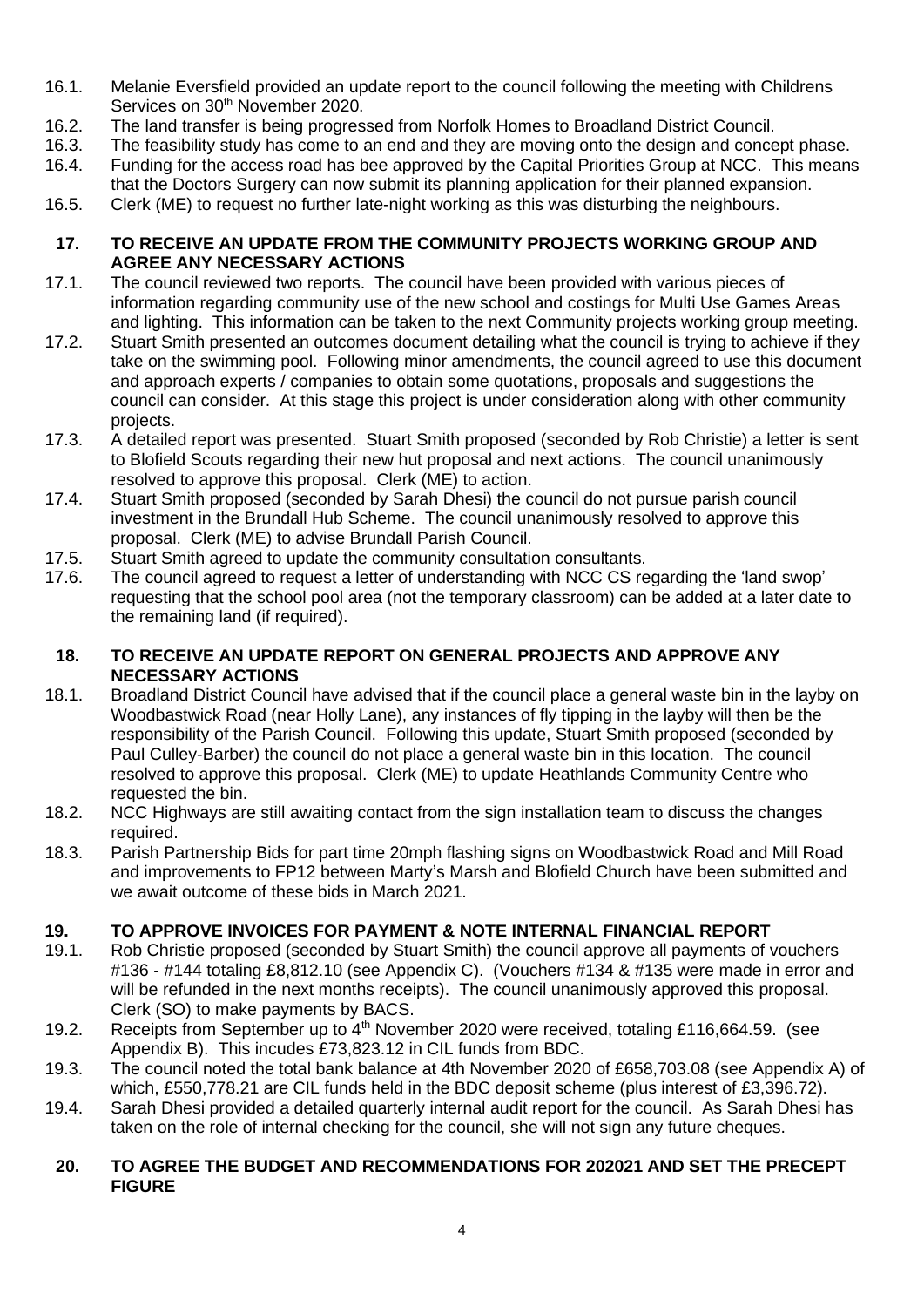- 20.1. Sarah Osbaldeston (clerk) presented the detailed budget documents to the council (prepared by the finance working party). See Appendix D and Appendix E. The finance working party made the following recommendations to the council:
- 20.1.1. Taking into account all the detail in the Appendix D & E the finance working party recommend that the Council approve the budget detailed.
- 20.1.2. The finance working party have reviewed the budget and recommend setting the Parish Precept at £94,000 202122. This is an increase of £9,000. An estimated total cost of £63.09 per year or £5.26 per month per band D house in the Parish, this is an increase of £0.44 per month. The budget detail above explains the reasons for this recommendation. In addition, the council may find it useful to note that the Band D charge per year for 202021 for local parishes is as follows (estimated): Brundall - £69.80, Acle – £116.54, Rackheath – £70.00.
- 20.1.3. The working party propose the allotment rent remains at £50 per year per full plot.
- 20.1.4. The working party reviewed the reserves position in detail as stated at 31/11/2020 (see Appendix F) and did not feel any realignment was currently necessary, and continue to plan for reserves projects over the coming years.
- 20.2. Following a brief discussion, Stuart Smith proposed (seconded by Stella Shackle) the council approve recommendations 20.1.1-20.1.4 detailed above. The council resolved to approve these proposals. Clerk (SO) to submit precept request to BDC.

## **21. TO NOTE RECEIPT OF THE EXTERNAL AUDITORS REPORT**

21.1. The clerk (SO) explained the detail in the external auditors' report. Stuart Smith proposed (seconded by Sarah Dhesi) the council note the content of the report. The council unanimously resolved to approve this proposal.

## **22. TO AGREE GARDEN GUARDIAN QUOTATION FOR GROUNDS MAINTENANCE FOR 202021**

22.1. The council discussed the garden guardian quotations. Stuart Smith proposed (seconded by Sarah Dhesi) the council accept the quotations and contract Garden Guardian to carry out the same works as done in 202021 for the churchyard, courthouse and town pit pond (£2,394+VAT). In addition, the council would like the new cutting carried out at Marty's Marsh (£490+VAT). In addition, the council would like Garden Guardian to carry out the highway grass verge cutting (at a cost of £2,304+VAT). The council unanimously resolved to approve these proposals. Clerk SO to advise Garden Guardian and NCC Highways.

## **23. TO RECEIVE AN UPDATE ON PARISH PLAYGROUNDS AND AGREE ANY NECESSARY ACTIONS**

- 23.1. Stuart Smith presented a detailed report on the Heathlands Community Centre and Margaret Harker Hall play areas, including a detailed analysis of the annual inspection report from each village hall. The overall summaries are detailed below (items 23.2-23.7) and the council unanimously resolved to approve the points below.
- 23.2. *Margaret Harker Hall Summary -* From the initial review it would appear that the majority of the issues highlighted can be rectified by relatively straightforward repair and concentrated maintenance activities that would move the play items to a satisfactory state ( e.g. algae removal, replacement of bolt covers etc). The Margaret Harker Hall Committee have communicated to the Parish Council that have already begun sourcing external companies to address most of the issues and obtain quotes for the same. They will then consider their own financial situation against expected costs, approaching the Parish Council only if they have a shortfall against their own funds.
- 23.3. *Preschool Forest School*  Sarah Dhesi reported that MHH committee have been approached by the MHH preschool about opening a forest school area on the MHH site.The council agreed to contact the MHH with concerns at the loss of further public open space within the community. Clerk (ME) to action.
- 23.4. *Heathlands Summary -* On initial analysis of the report (July 2020) it appears that most of the playground equipment items can be moved to a satisfactory state by executing the actions as identified in the report that could be tackled by a combination of either working parties or tradesmen which would appear to require non specialised skills and purchase and replacement of defective parts at relatively low cost.
- 23.5. *Heathlands S.106 funds* a small amount of S106 funds is currently available through the parish council, however these are not for young children's play equipment but specifically for sport. Clerk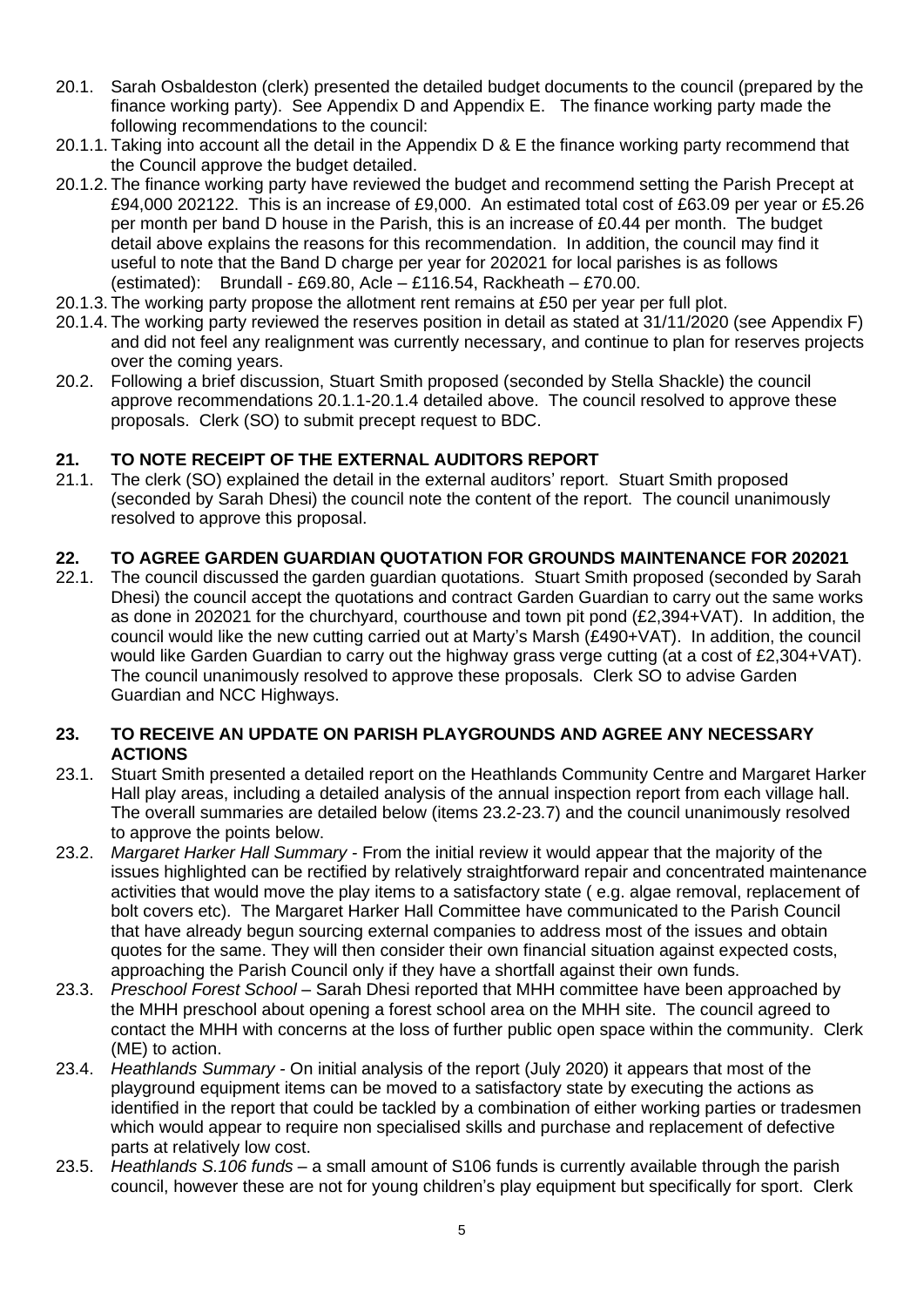(ME) to confirm the detail with Heathlands and work with Heathlands to ensure maximum community benefits are obtained with these funds.

- 23.6. *Overall Conclusion* Whilst the Council recognises the need for the correct and adequate provision of play equipment within the Parish, addressing the items requiring relatively simple repairs or maintenance at both sites would extend the current life by a period that should be sufficient to enable the Council to have clarity on key major developments within the Parish ( School , Land to be acquired etc. ) to enable development of strategic plan to ensure the correct and efficient use of significant CIL and S.106 funds accrued in a manner that best delivers benefit to all of the community.
- 23.7. The Council has attempted to create from RoSPA and other sources, as set of guidelines regarding the provision and maintenance of play equipment and grounds should they prove useful to the halls. It covers things like responsibilities, inspection regimes and maintenance regimes. Clerk (ME) to contact halls with relevant information from the council.

## **24. TO AGREE IMPROVED COMMUNICATION ON COUNCIL ACTIVITIES WITHIN THE PARISH**

24.1. Rob Christie proposed (seconded by Sarah Dhesi) the council increase their communications about the work they are doing in the parish. Producing regular communications through facebook/website/ focal point etc. The council would like to work with Focal Point to increase their content each month ensuring that work the council does is publicised more widely within the parish. The council unanimously resolved to approve the proposal. Clerk (ME) to action.

*The council unanimously resolved to extend the meeting beyond 10pm in order to complete the agenda (standing order item 3w).*

## **25. TO APPROVE A CHURCHYARD INSPECTION FORM**

- 25.1. Rob Christie proposed (seconded by Sarah Dhesi) the council approve the Churchyard inspection form. The council unanimously resolved to approve this proposal. Clerk (ME) to arrange an inspection in the new year.
- **26. TO RECEIVE AN UPDATE FROM THE RECENT LOCAL AUTHORITY CLUSTER MEETING AND AGREE ATTENDANCE ON 12TH JANUARY 2021**
- 26.1. Melanie Eversfield will circulate the notes from the last meeting. The next meeting is scheduled for the 12<sup>th</sup> January 2021 hosted by Blofield Parish Council. Melanie to set up an online meeting and issue an agenda. Stuart Smith to attend on behalf of Blofield and chair the meeting.

## **27. TO CONSIDER IMMEDIATE FUNDING REQUEST FOR ACLE FOOD BANK AND APPLY FOR COVID HARDSHIP GRANTS TO MAINTAIN AND CONTINUE SUPPORT**

27.1. Rob Christie proposed (seconded by Stella Shackle) the council make a donation of £200 from the S137 budget. In addition, he proposed the council apply for a £1000 Winter resilience fund grant to assist with those in need within the parish. The council unanimously resolved to approve these two proposals. Clerk (SO) / Clerk (ME) to action.

## **28. TO CONSIDER A FLOODING SOLUTION FOR GLOBE LANE**

28.1. Following a brief discussion and review of NCC Highways proposal, Sarah Dhesi proposed (seconded by Mary Moxon) the council agree with their suggested solution. Clerk (ME) to advise NCC Highways. The council unanimously resolved to approve this proposal.

## **29. TO AGREE THE DISTRIBUTION OF PPE FACE VISORS WITHIN THE PARISH**

29.1. Following a brief discussion, Paul Culley-Barber agreed to contact the local schools / preschools to see if they can use the face visors.

## **30. TO NOTE A BLOFIELD COURTHOUSE REPORT**

30.1. The council noted the content of the Blofield Courthouse report.

## **31. TO RECEIVE A SPEEDWATCH REPORT**

31.1. Paul Culley-Barber reported that publicity within the parish requesting more parishioners join the speedwatch team has resulted in one new member. A new monitoring location has been agreed in Blofield Heath. More volunteers are still desperately needed.